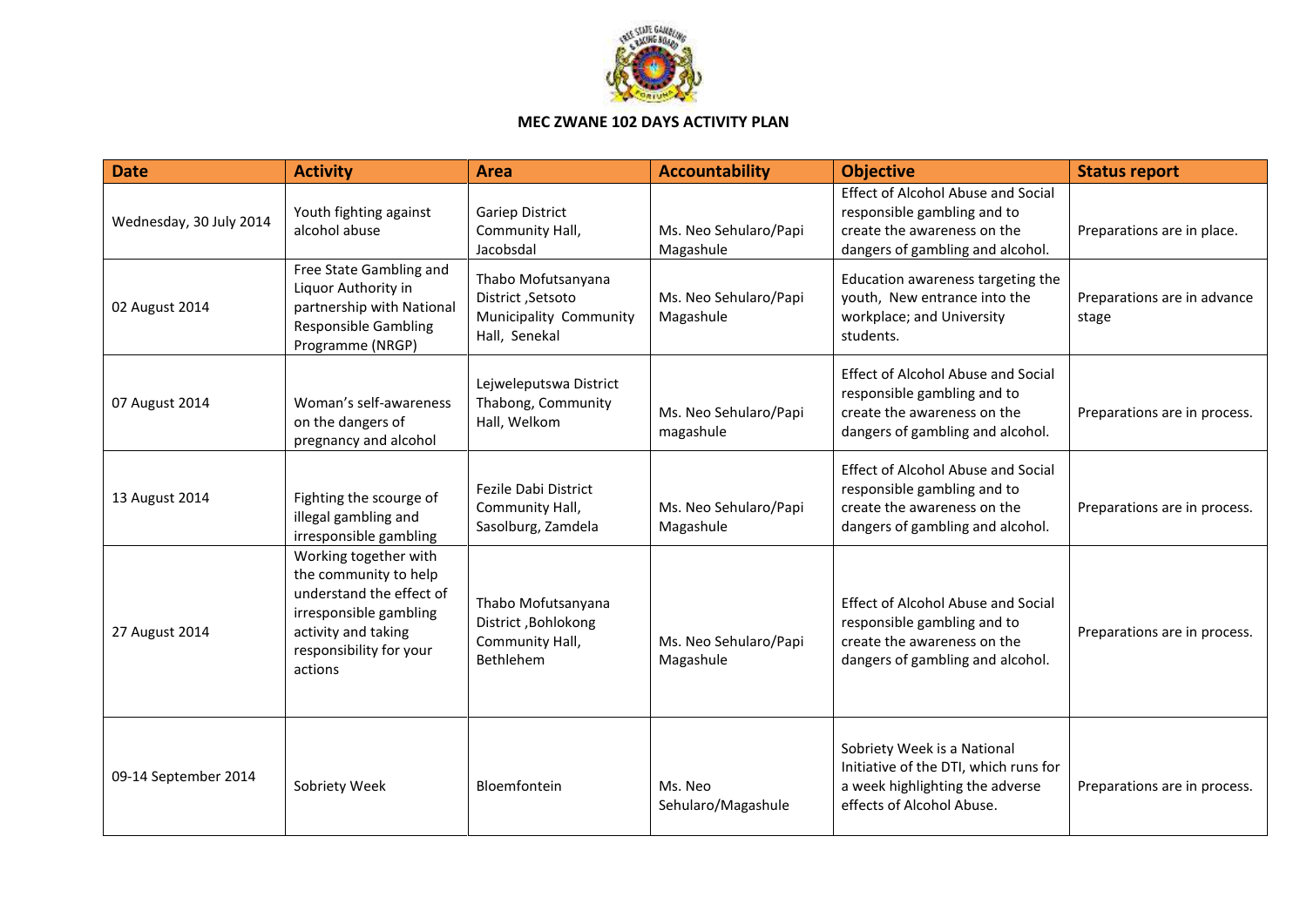| 30 August 2014      | Joined Blitz operation | Bethlehem            | Simphiwe Cingo  | Targeting compliance and Illegal<br>Outlets | Preparation are in process |
|---------------------|------------------------|----------------------|-----------------|---------------------------------------------|----------------------------|
| 20 September 2014   | Joined Blitz operation | Qwaqwa               | Simphiwe Cingo  | Targeting compliance and Illegal<br>Outlets | Preparation are in process |
| 25 October 2014     | Joined Blitz operation | Memel                | Simphiwe Cingo  | Targeting compliance and Illegal<br>Outlets | Preparation are in process |
| 28 November 2014    | Joined Blitz operation | Petrus steyn         | Simphiwe Cingo  | Targeting compliance and Illegal<br>Outlets | Preparation are in process |
| 12-13 December 2014 | Joined Blitz operation | Qwaqwa and Bethlehem | Simphiwe Cingo  | Targeting compliance and Illegal<br>Outlets | Preparation are in process |
| 26 July 2014        | Joined Blitz operation | Kroonstad            | Bonakele Nzunga | Targeting compliance and Illegal<br>Outlets | Preparation are in process |
| 30 August 2014      | Joined Blitz operation | Zamdela              | Bonakele Nzunga | Targeting compliance and Illegal<br>Outlets | Preparation are in process |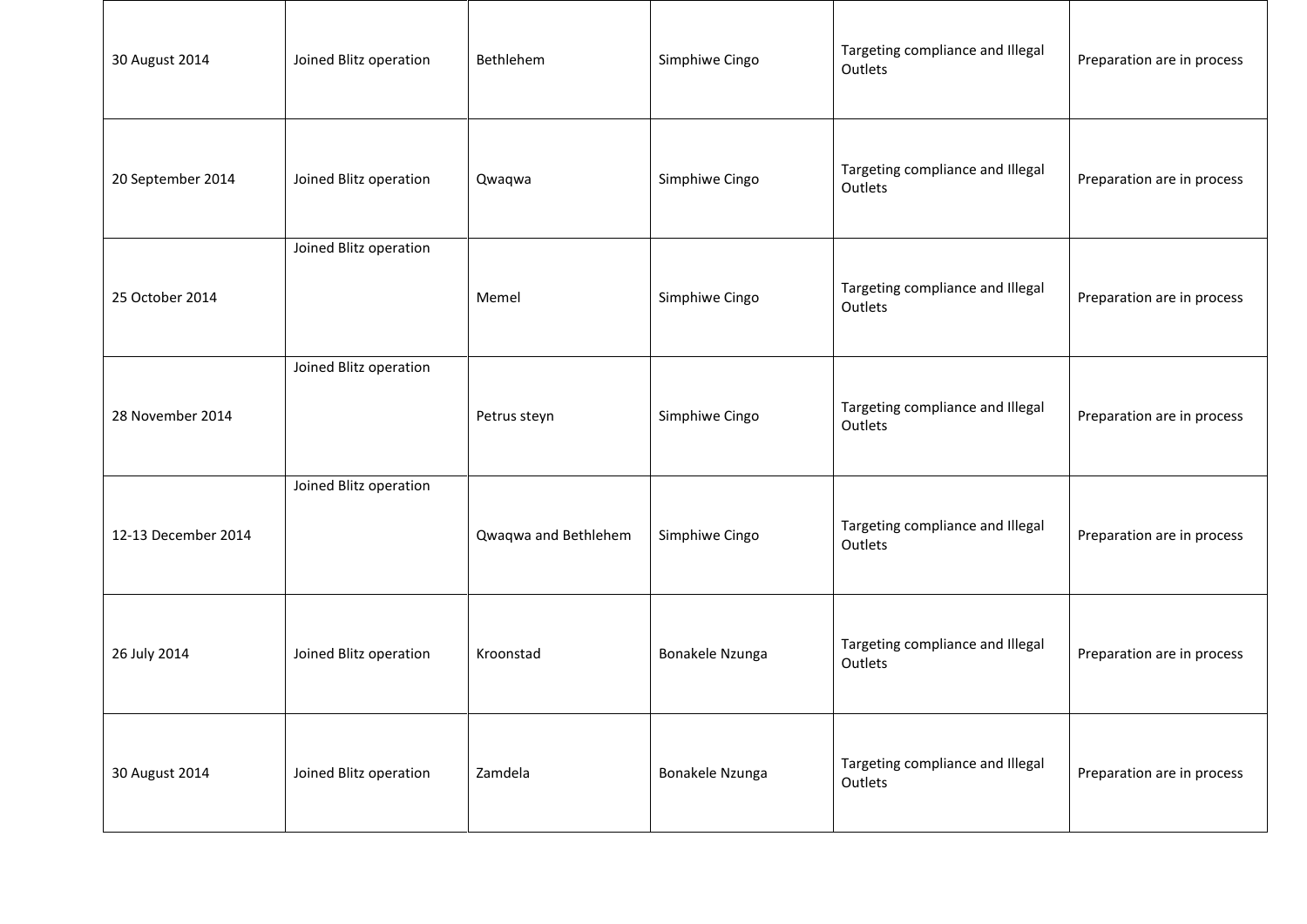| 27 September 2014 | Joined Blitz operation | Tumahole     | Bonakele Nzunga | Targeting compliance and Illegal<br>Outlets | Preparation are in process  |
|-------------------|------------------------|--------------|-----------------|---------------------------------------------|-----------------------------|
| 31 October 2014   | Joined Blitz operation | Maokeng      | Bonakele Nzunga | Targeting compliance and Illegal<br>Outlets | Preparation are in process  |
| 29 November 2014  | Joined Blitz operation | Sasolburg    | Bonakele Nzunga | Targeting compliance and Illegal<br>Outlets | Preparation are in process  |
| 15 August 2014    | Joined Blitz operation | Bothaville   | Sam Mbali       | Targeting compliance and Illegal<br>Outlets | Preparation are in process  |
| 19 September 2014 | Joined Blitz Operation | Hoopstad     | Sam Mbali       | Targeting compliance and Illegal<br>Outlets | Preparation are in progress |
| 17 October 2014   | Joined Blitz Operation | Hertzogville | Sam Mbali       | Targeting compliance and Illegal<br>Outlets | Preparation are in progress |
| 21 Novermber 2014 | Joined Blitz Operation | Odendaalrus  | Sam Mbali       | Targeting compliance and Illegal<br>Outlets | Preparation are in progress |

Т

┬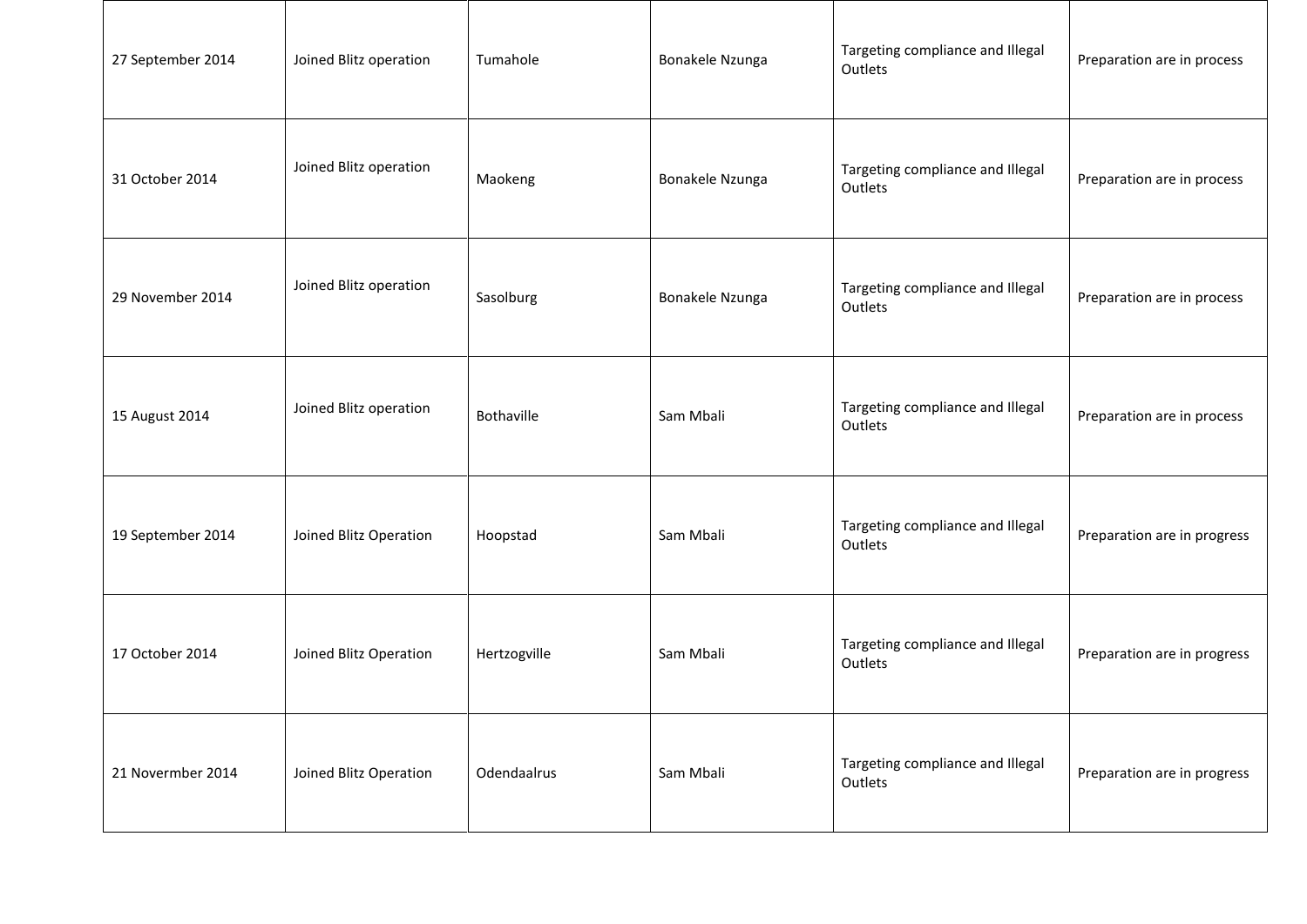| 12 December 2014     | Joined Blitz Operation  | Ventersburg                                                                       | Sam Mbali       | Targeting compliance and illegal<br>outlets | Preparation are in progress  |
|----------------------|-------------------------|-----------------------------------------------------------------------------------|-----------------|---------------------------------------------|------------------------------|
| 15 August 2014       | Joined Blitz Operation  | Edenburg                                                                          | Mpakiseng Moloi | Targeting compliance and illegal<br>outlets | Preparation are in progress  |
| 07 September 2014    | Joined Blitz Operation  | Petrusburg                                                                        | Mpakiseng Moloi | Targeting Complaince and Illegal<br>Outlets | Preparations are in progress |
| 24 October 2014      | Joined Blitz Operation  | Rouxville                                                                         | Mpakiseng Moloi | Targeting Compliance and Illegal<br>Outlets | Preparations are in progress |
| 15 November 2014     | Joined Blitz Operations | Zastron                                                                           | Mpakiseng Moloi | Targeting Compliance and Illegal<br>Outlets | Preparation are in progress  |
| 14-15 August 2014    | Joined Blitz Operations | Bloemspruit, Heidedal,<br>Manguang, batho<br>location, kagisanong and<br>kopanong | Abraham Classen | Targeting Compliance and Illegal<br>Outlets | Preparation are in progress  |
| 19-20 September 2014 | Joined Blitz Operations | Navalsig, Bayswater and<br>bainsvlei                                              | Abraham Classen | Targeting Compliance and Illegal<br>Outlets | Preparation are in progress  |

Т

┬